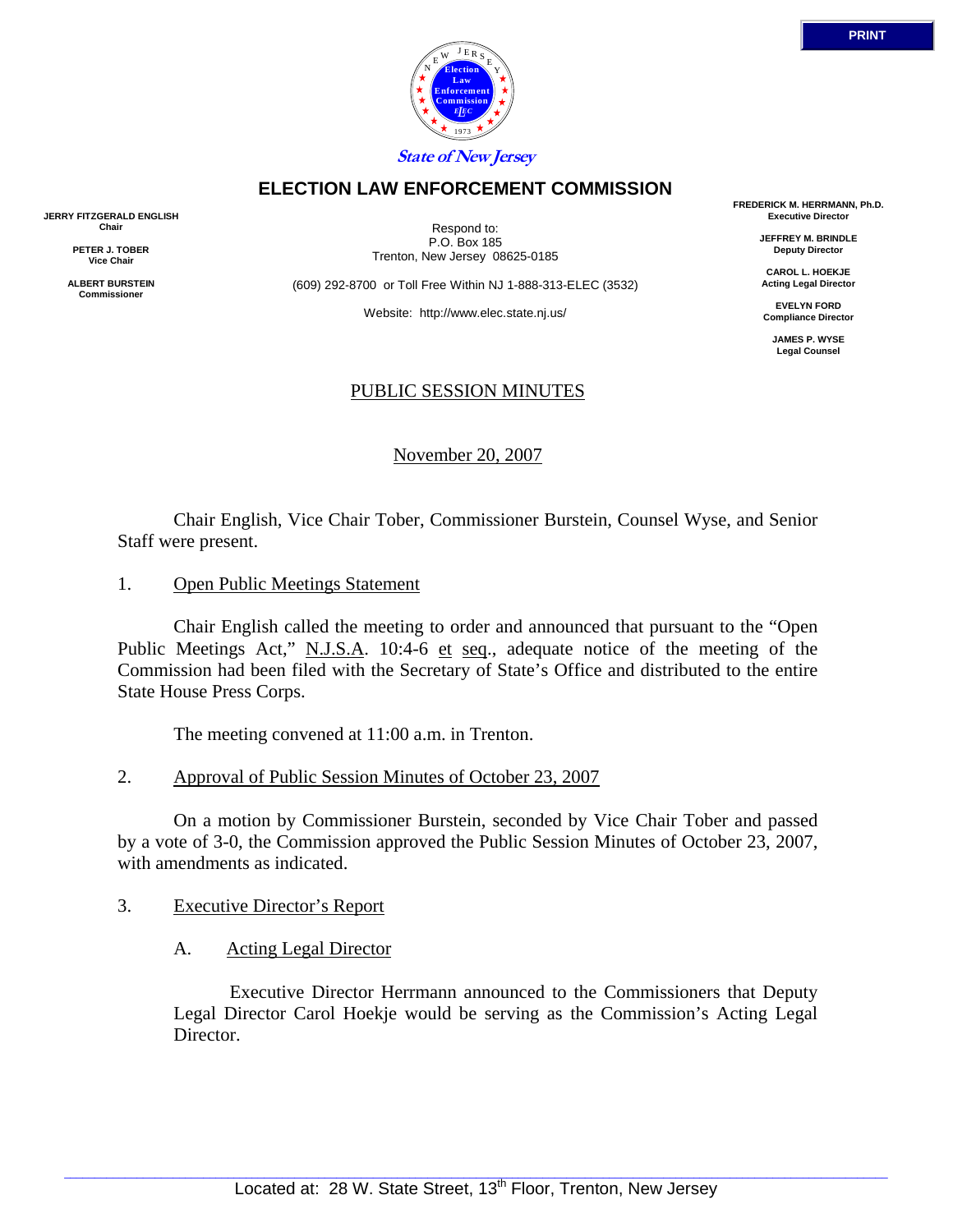#### B. Computer Developments

 The Executive Director reported that according to a new National Study Grading State Disclosure of Campaign Financing information over the Internet, ELEC is running one of the "Best Overall Disclosure Programs" in the nation. He said that the State's ranking moved from  $17<sup>th</sup>$  in 2005 to  $10<sup>th</sup>$  in 2007, and that this improvement is particularly impressive since ELEC has actually lost computer funding during this period. According to Executive Director Herrmann, the study noted that "gains made in electronic filing and website usability categories moved New Jersey into the top ten overall in 2007."

 Executive Director Herrmann stated that ELEC earned an "A" for its electronic filing program because the Commission "provided over 30 classroom-style trainings on electronic filing in 2006 and continues to offer additional resources for filers, both online and through a dedicated help desk." The Executive Director advised the Commission that the report states that ELEC's "website offers a comprehensive database of contributors that is searchable by contributor name, zip code, employer, and amount . . . . Search results are sortable and can be downloaded for offline analysis." He noted, moreover, that the study praises the Commission's "excellent series of white papers that analyze political financing trends going back to 1977, . . . the . . . overviews and charts of current campaign financing activity," and the ability of "users to create custom candidate listings by office, district, party affiliation, and election." Finally, Executive Director Herrmann added, the report highlighted the website's "excellent overview of campaign statistics."

 The Executive Director noted that in early November, USA Today reported that New Jersey ranked in the top tier of States that "are toughening their campaign financing reporting requirements and making the information more accessible to the public."

#### C. Staff News

 Executive Director Herrmann informed the Commission that on October 30, 2007, the staff released data from the 11-day general election reports for this year's legislative races. He mentioned that about two weeks before the election, \$39.8 million had been raised and \$27 million had been spent. According to the Executive Director, these figures, compared to the \$34.7 million raised and \$23.2 million spent in 2003, the last election year in which both houses were running, indicate that the 2007 legislative election will be the most expensive in State history. He mentioned that Joe Donohue, in the Star-Ledger, reported that Statewide spending has already jumped past one million dollars in seven districts. The Executive Director said that once again, ELEC's data was put to good use by various media outlets that ran numerous election stories following the data's release. Executive Director Herrmann expressed special thanks to Compliance Director Ford, Director of Information Technology Carol Neiman, and their staffs for compiling this data during a very short and busy turnaround period over the weekend before the data's release.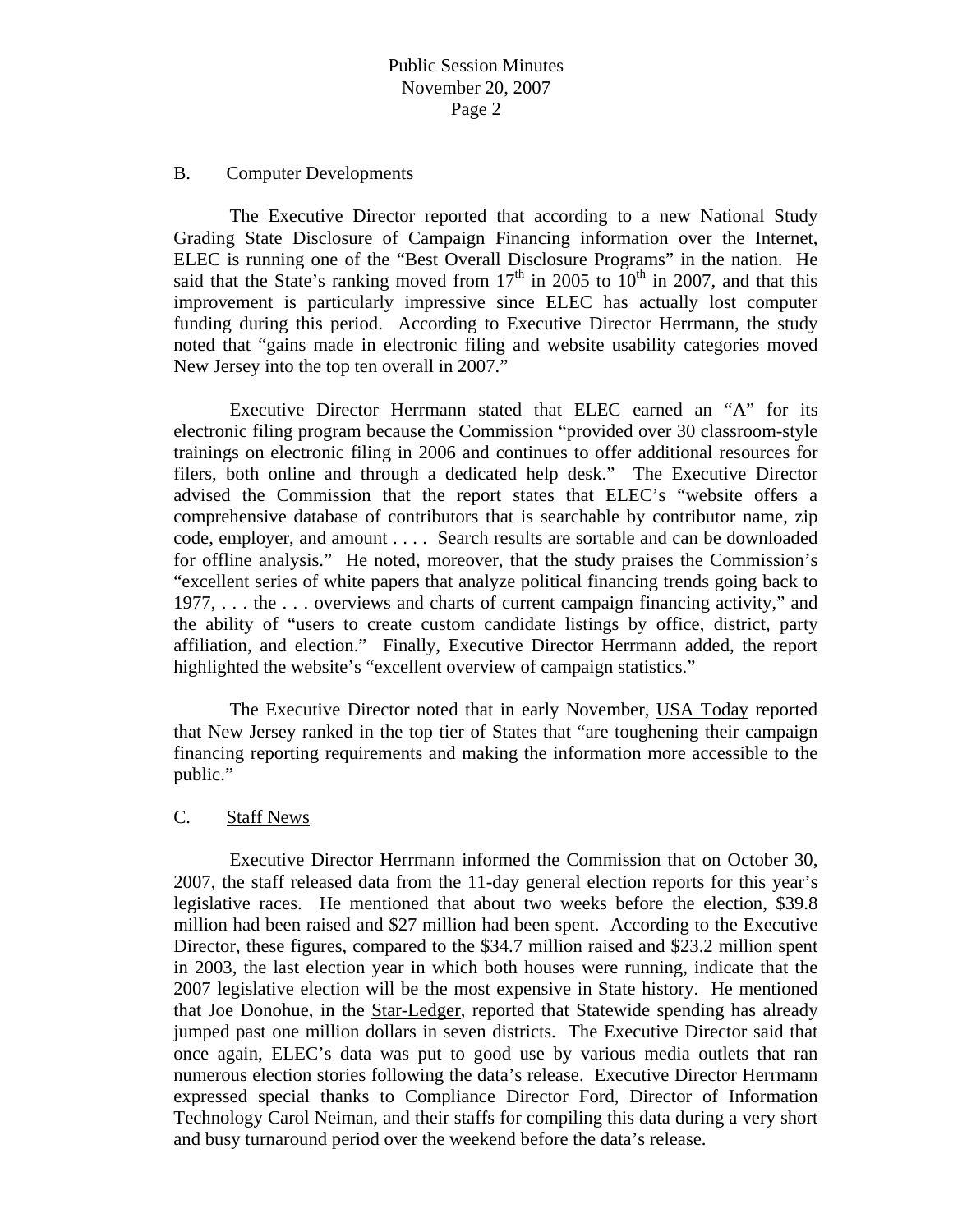The Executive Director announced that the Special Programs Section reports that there are now 1,755 pay-to-play filers with the Commission and that the Section will be hosting three training sessions in the new year before the next filing date on March 30, 2008.

 Executive Director Herrmann advised the Commission that the Compliance Division reports that it has now trained 997 treasurers and has processed the filings of 1,040 lobbyists. He noted that, in addition, the division's electronic filing training staff had a very busy fall running four seminars for mandatory and voluntary filers. The Executive Director indicated that the 2007 general election was the first one held under ELEC's new regulation requiring electronic filing for legislative candidates raising more than \$100,000.

 Executive Director Herrmann reported to the Commission that on November 2, 2007, he was interviewed by Bob Hennelly of WNYC radio on the 2007 legislative elections. He mentioned that he went over the spending trends in the races and also the Clean Elections Program. According to the Executive Director, the reporter was particularly interested in the concept of "rescue money" and that he explained to him how it worked. The Executive Director was also asked why a legislative candidate would spend large amounts of money for a position that only pays \$49,000 per year. Executive Director Herrmann said that the legislative salary figure has nothing to do with campaign expenditures which are driven by the high cost of TV, radio, direct mail, polling, and consulting.

 Executive Director Herrmann informed the Commission that he has been renamed to the Council on Governmental Ethics Laws (COGEL) Publications Committee and that he also continues to serve as the Book Review Editor of the Guardian, a position he has held since 1993.

- D. Future Meeting Schedule
	- The final Commission meeting of the year will be held on December 18, 2007.
	- Executive Director Herrmann presented the Commissioners, for their approval, the 2008 proposed meeting schedule.

Vice Chair Tober asked about the success of electronic filing.

 Director of Information Technology Neiman said that about 100 candidates filed electronically. She said that legislative candidates were required to file electronically if raising or spending \$100,000 or more.

 Professor Ingrid Reed of the Eagleton Institute stated that she understands that the public hearing on Clean Elections on December  $18<sup>th</sup>$  will be held in the Commission's meeting room. She asked if the hearing could be held in the State House where it would be more accessible to the public and where more parking is available.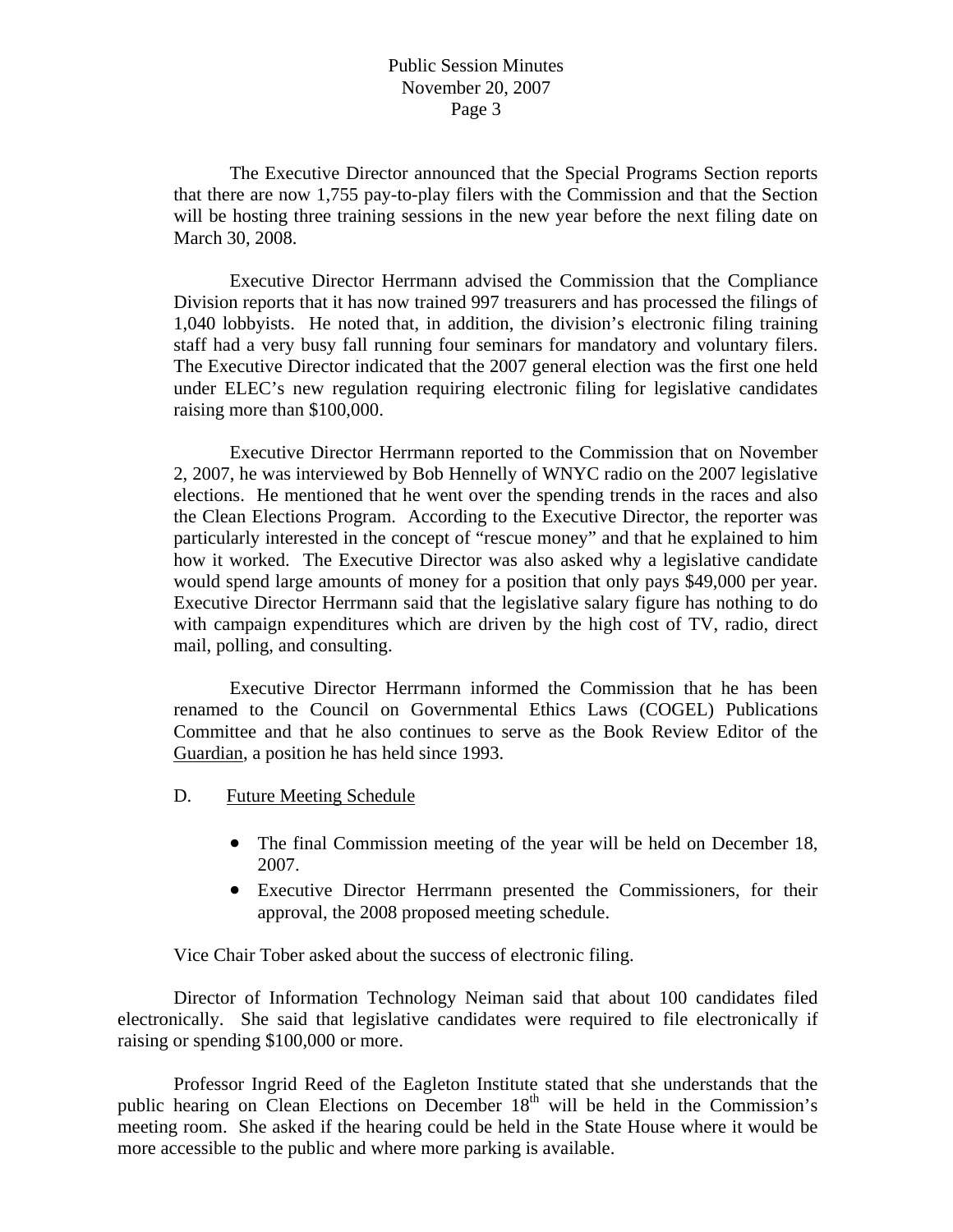#### Public Session Minutes November 20, 2007 Page 4

 Chair English stated that the Commission would take the suggestion under consideration. She also suggested that interested individuals be invited.

#### 4. Report on the 2007 Fair and Clean Elections Pilot Project

Special Programs Director Amy Davis said that on October  $26<sup>th</sup>$  and  $30<sup>th</sup>$  a request was received for rescue money from Candidate Jason Scheurer for \$49,967.50. Director Davis said that Candidate Scheurer's request stated that he had been the subject of an independent expenditure for "unfavorable campaign publicity" since he was not invited to participate in a debate on "News 12 New Jersey" on October 25, 2007. Director Davis reported that Commission regulations specifically exclude news programming costs, such as costs associated with the October  $25<sup>th</sup>$  debate, from the definition of "expenditure" and that as a result staff denied Candidate Scheurer's request for rescue funds.

Director Davis added that on October  $29<sup>th</sup>$  a request for rescue money from Candidate Wayne DeAngelo was received. She said that based upon the candidate's certification and evidence submitted of an independent expenditure that subjected the candidate to "unfavorable campaign publicity," staff provided Candidate DeAngelo with \$14,254.77 in rescue money.

 Director Davis mentioned that the Special Programs staff informed all certified clean candidates and treasurers regarding the use of clean elections funds following the general election. She added that each candidate must certify his or her 20-day postelection report or first quarterly postelection report as the final report for the 2007 general election.

 Director Davis announced that a public hearing concerning the 2007 Clean Elections Pilot Project will take place at the Commission's December 18<sup>th</sup> meeting.

 Vice Chair Tober queried as to the nature of the independent expenditures that resulted in rescue money to Candidate DeAngelo.

 Special Programs Director Davis stated that a flyer opposing Assemblywoman Linda Greenstein and supporting the Republican candidates was distributed by Commonsense America.

 Ms. Marilyn Carpinteyro of Citizen Action asked whether or not the Clean Elections Report will contain recommendations.

 Director Davis stated that the statute prohibits the Commission from making any recommendations.

 Professor Reed said that Eagleton Institute undertook several impressive surveys during the campaign. She said the surveys, underwritten by the Chamber of Commerce, the Fund for New Jersey, and an Eagleton grant involved the Clean Elections Program. Professor Reed said a press conference will be held on Tuesday, November  $27<sup>th</sup>$ , at which time an independent assessment of the program will be provided.